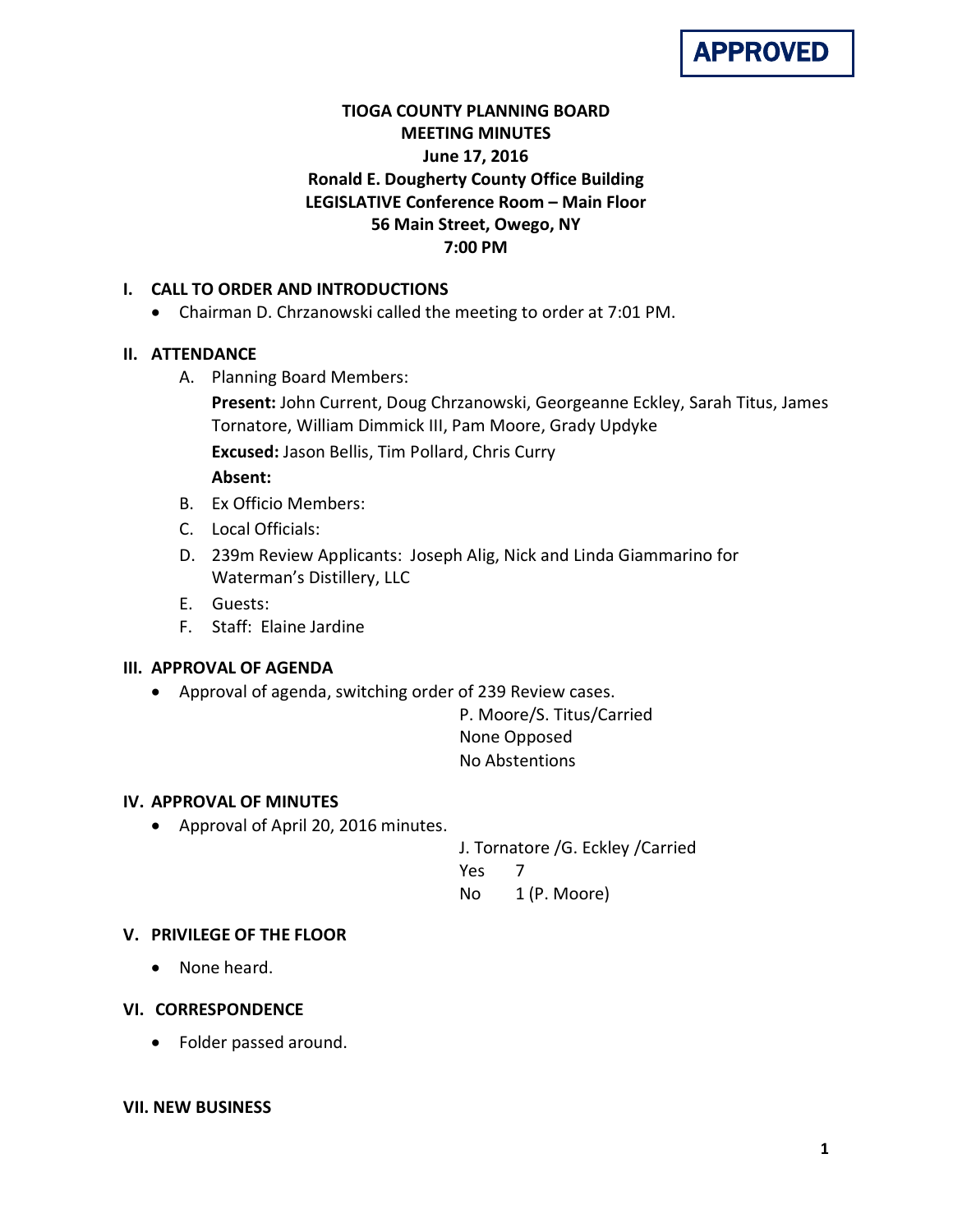

### **A. 239 Reviews**

## **1. County Case 2016-014: Town of Owego, Area Variances and Special Use Permit, Waterman's Distillery, LLC**

The applicant previously requested and was successfully granted by the Owego Town Board a rezoning from Residential B to General Business earlier this year. The applicant is now moving forward with the establishment and operation of a distillery and tasting room in the existing barn on site. Access to the business will be from State Route 434. The facility will have two stories with the top floor being the retail and tasting area (1,260 square feet), and the lower floor divided between the distilling area (420 square feet) and the employee break room/storage (280 square feet). Construction is to be completed and business opened by January 2017.

Applicant states that hours of operation will be Monday through Friday 4:00 PM – 8:00 PM, Saturdays Noon – 8:00 PM and Sunday Noon – 5:00 PM. There will be no more than two employees, working 9:00 AM to 5:00 PM weekdays, plus retail tasting hours. No more than 10 visitors are expected at any one time. All materials will be delivered by pick-up truck.

One existing pole light will provide exterior lighting for parking, plus some building-mounted lighting. This lighting will not spill over into neighboring properties. Additionally, landscaping and a privacy fence will provide barriers to surrounding homes. The applicant is contemplating options for signage at this time, but has no definitive plan.

Area variances are needed for both side yard setbacks and number of parking spaces. Neither variance request is substantial and should pose impacts.

Staff recommends approval of the site plan review with the condition of review and approval of NYS DOT Region 9 Site Plan Review Committee, and that finalized plans for signage comply with the Town of Owego Zoning regulations.

**Q. G. Eckley** – Could not see building from Route 434 due to overgrown brush and trees. Will this be removed? **A. N Giamarino** – Yes.

**Q. D. Chrzanowski** – Where is the fencing going? **A. N Giammarino** – On the back side of the building where the parking will be located. **D. Chrzanowski** – Might want to rethink your business model as you could possibly get more customers than 10 per day due to close proximity of the Dug Out.

#### **Motion to recommend approval of the Site Plan Review:**

|                   | J. Current/J. Tornatore/Carried |
|-------------------|---------------------------------|
| Yes               | 8                               |
| No                | ŋ                               |
| <b>Abstention</b> |                                 |

## **2. County Case 2016-013: Town of Owego, Zoning Amendments, Local Laws #3 and 4 of 2016 – Keeping Livestock**

There has been a demand in the Town of Owego from residents to be able to keep minimal livestock in residential areas. Therefore the applicant is requesting to add the attached Chapter 70 to the Town of Owego code, plus amend Chapter 125 (Zoning), Section 5 to add pertinent definitions. This code will apply to only Residential A, Residential B, and Residential C zoning districts.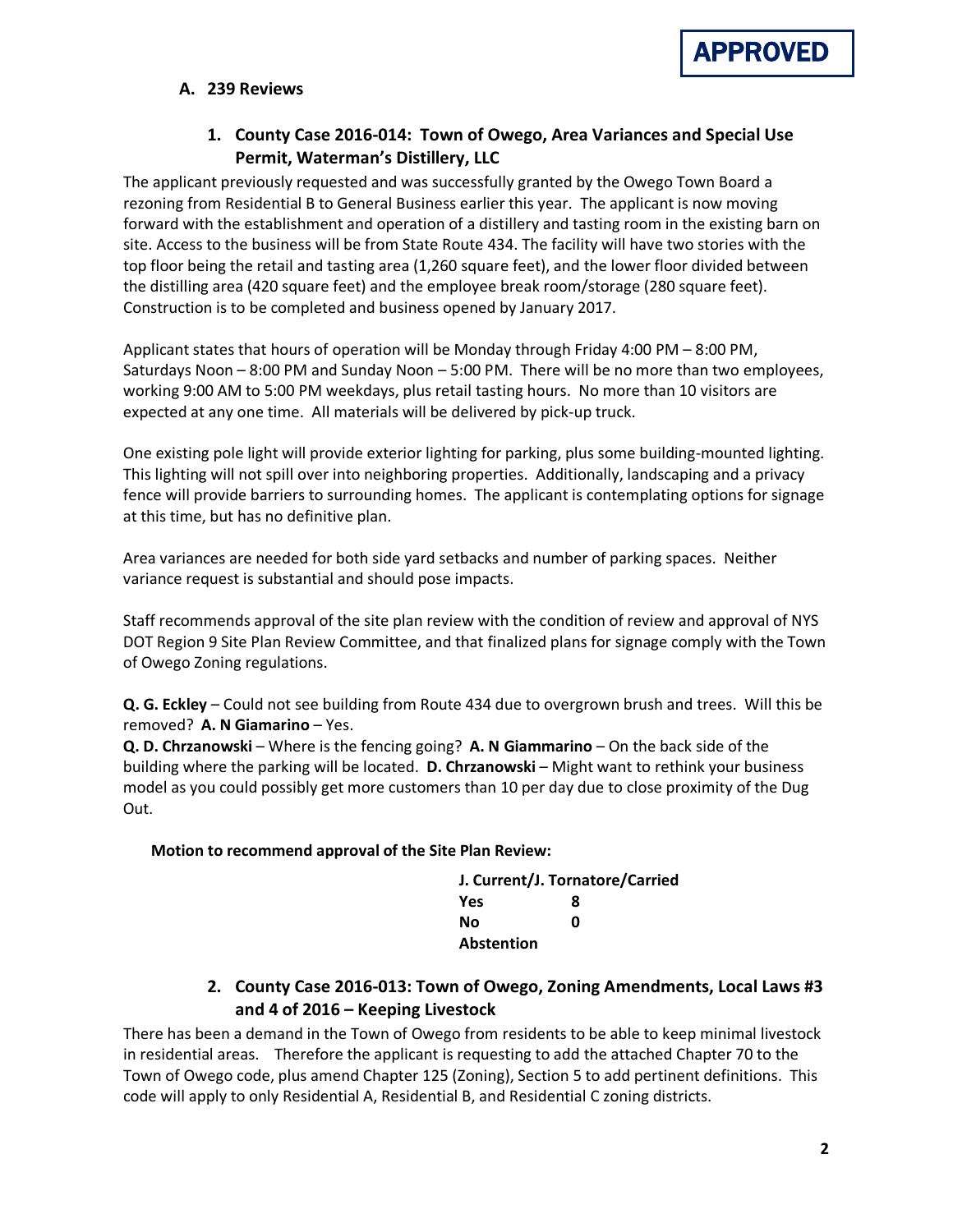

As the demand for locally grown food has increased, there has also been a growing trend for residents in urban and suburban areas to have small livestock, mainly chickens. This zoning amendment will accommodate both the requests from town residents and be in alignment with this growing trend. The residential areas in the Town of Owego are appropriate for this limited agricultural venture.

Staff recommends approval of the Zoning Amendments.

There was discussion among TCPB members that the five-acre parcel minimum is too large a threshold. E. Jardine asked if the TCPB members wanted to make a recommendation of Approval with Modification and a smaller minimum lot size, but the consensus was a clear no.

#### **Motion to recommend approval of the Area Variances with the updated condition noted:**

|                   | S. Titus/W. Dimmick, III / Carried |  |
|-------------------|------------------------------------|--|
| Yes               | 8                                  |  |
| No                | n                                  |  |
| <b>Abstention</b> | n                                  |  |

#### **VIII. REPORTS**

- A. Local Bits and Pieces
	- 1. Town of Candor J. Bellis
		- Not in attendance.

### **2. Town of Nichols** – P. Moore

• The Town of Nichols ZBA did not approve the area variances needed for the Tioga Downs billboard last month. As Tioga Downs was not notified of the meeting and therefore not in attendance, a rehearing will take place soon.

### **3. Town of Berkshire - T. Pollard**

• Not in attendance.

### **4. Town of Tioga –** D. Chrzanowski

- Comprehensive Plan committee having first public hearing for input.
- Solar array project will come before TCPB for recommendation next month.

### **5. Village of Waverly** – W. Dimmick III

- No report.
- **6. Village of Owego** G. Eckley
	- No report.

### **7. Town of Newark Valley** – **S. Titus**